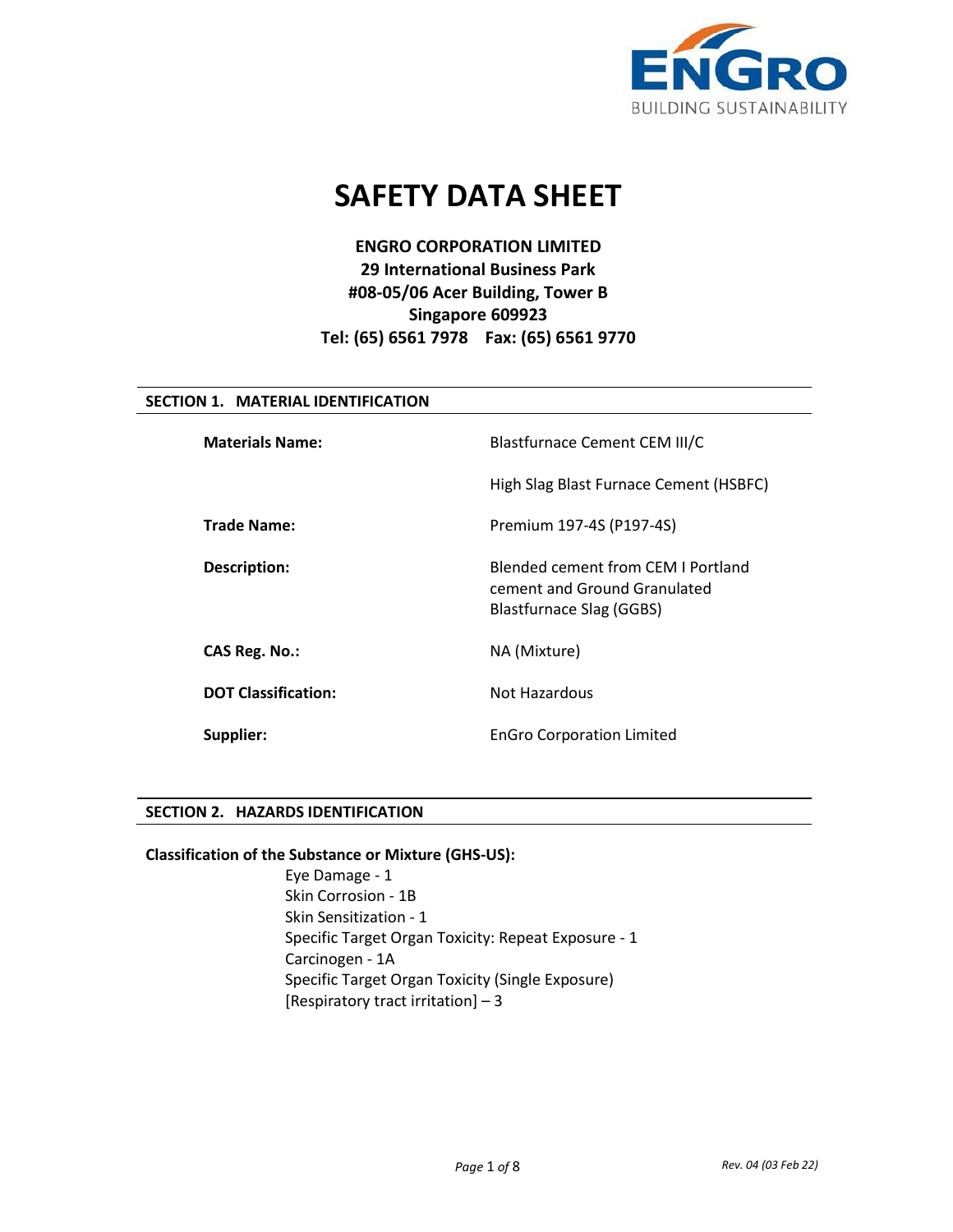



# **Precautionary Statements**

| Prevention      | Obtain special instructions before use. Do not handle until all safety precautions<br>have been read and understood.<br>Do not breathe dust. Use only outdoors or in a well-ventilated area.<br>Wear protective gloves/protective clothing/eye protection/face protection<br>Wash thoroughly after handling. Do not eat, drink or smoke when using this<br>product.<br>Do not handle until all safety precautions have been read and understood.                                       |
|-----------------|----------------------------------------------------------------------------------------------------------------------------------------------------------------------------------------------------------------------------------------------------------------------------------------------------------------------------------------------------------------------------------------------------------------------------------------------------------------------------------------|
| <b>Response</b> | If exposed or concerned: Immediately get medical advice/attention if you feel<br>unwell or irritation or rash occurs.<br>If on skin: Wash with plenty of water. Take off contaminated clothing and wash it<br>before reuse.<br>If in eyes: Rinse continuously with water for several minutes. Remove contact<br>lenses, if present and easy to do.<br>If inhaled: Remove person to fresh air and keep comfortable for breathing.<br>If swallowed: Rinse mouth. Do not induce vomiting. |
| <b>Storage</b>  | Restrict or control access to stockpile areas (store locked up). Engulfment hazard:<br>To prevent burial or suffocation, do not enter a confined space, such as a silo,<br>bulk truck or other storage container or vessel that stores or contains slag cement<br>without an effective procedure for assuring safety. Store in a well ventilated area.<br>Keep container tightly closed.                                                                                               |
| <b>Disposal</b> | Dispose of contents/container in accordance with local/state/national regulations.                                                                                                                                                                                                                                                                                                                                                                                                     |
|                 | Other Hazards Exposure may aggravate those with pre-existing eye, skin or respiratory<br>conditions or illness.                                                                                                                                                                                                                                                                                                                                                                        |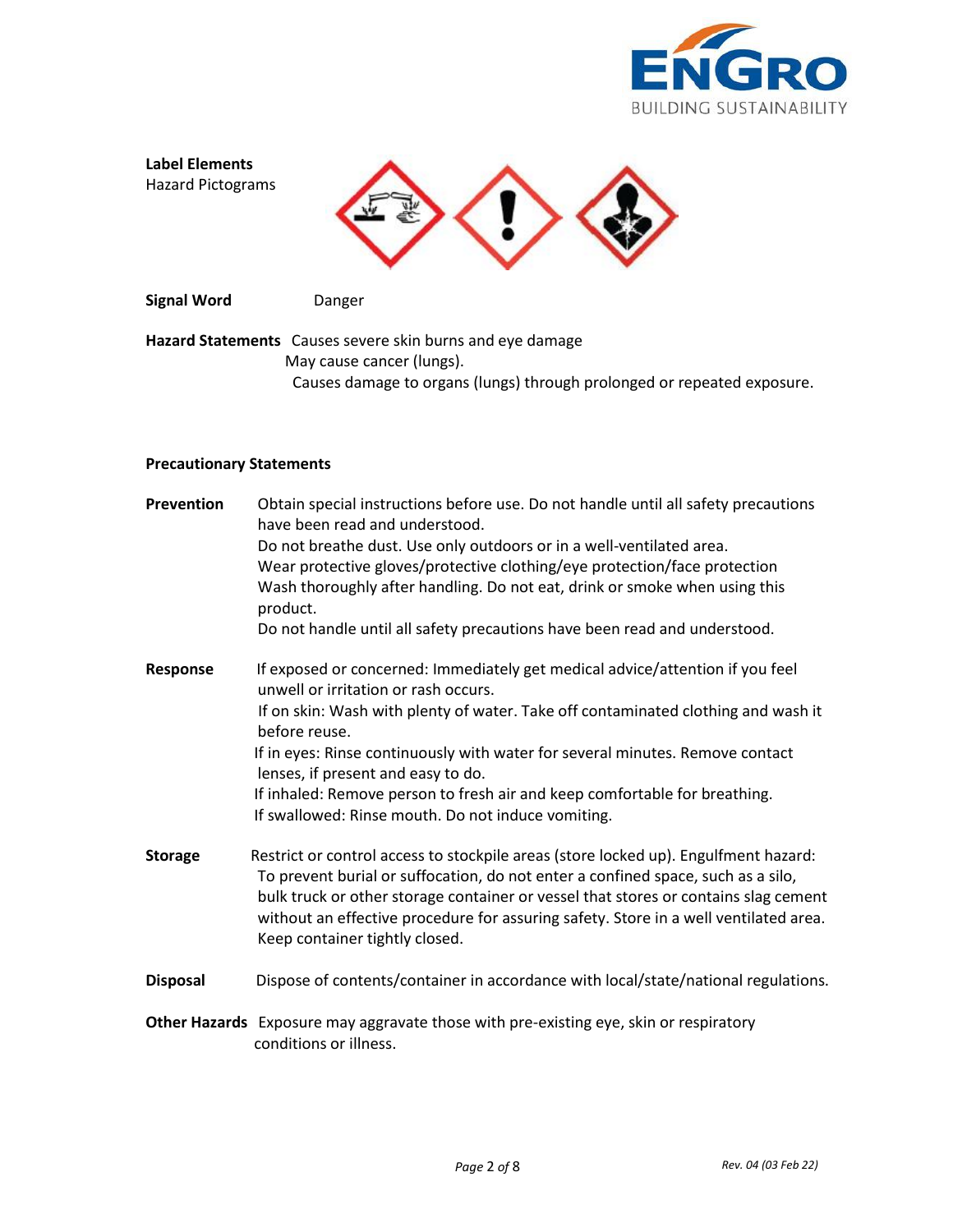

# **SECTION 3. COMPOSITION / INFORMATION ON INGREDIENTS**

| Ingredient:                        | Portland Cement (CEM I)       |  |
|------------------------------------|-------------------------------|--|
| <b>Ingredient Sequence Number:</b> | 01                            |  |
| <b>Percent:</b>                    | $10 - 19$                     |  |
| <b>NIOSH (RTECS) Number:</b>       | VV8770000                     |  |
| <b>CAS Number:</b>                 | 65997-15-1                    |  |
| <b>OSHA PEL:</b>                   | 10 mg/m $3$ TDUST             |  |
| <b>ACGIH TLV:</b>                  | 10 mg/m <sup>3</sup> TDUST    |  |
|                                    |                               |  |
| Ingredient:                        | Iron Blastfurnace Slag Powder |  |
| <b>Ingredient Sequence Number:</b> | 02                            |  |
| <b>Percent:</b>                    | 81-90                         |  |
| <b>NIOSH (RTECS) Number:</b>       | 1003369SL                     |  |
| <b>CAS Number:</b>                 | 65996-69-2                    |  |
| <b>OSHA PEL:</b>                   | $N/K$ (FPN)                   |  |

## **SECTION 4. FIRST AID MEASURES**

# **EMERGENCY AND FIRST AID PROCEDURES**

**Skin Contact**: Remove contaminated shoes and clothing. Rinse affected area with large amounts of water followed by washing the area with soap and water. Contact medical assistance if necessary.

**Eye Contact**: Immediately flush eyes, including under eye lids, with copious amounts of water until victim is transported to an emergency medical facility. *Contact the physician immediately! This material can cause corneal edema!*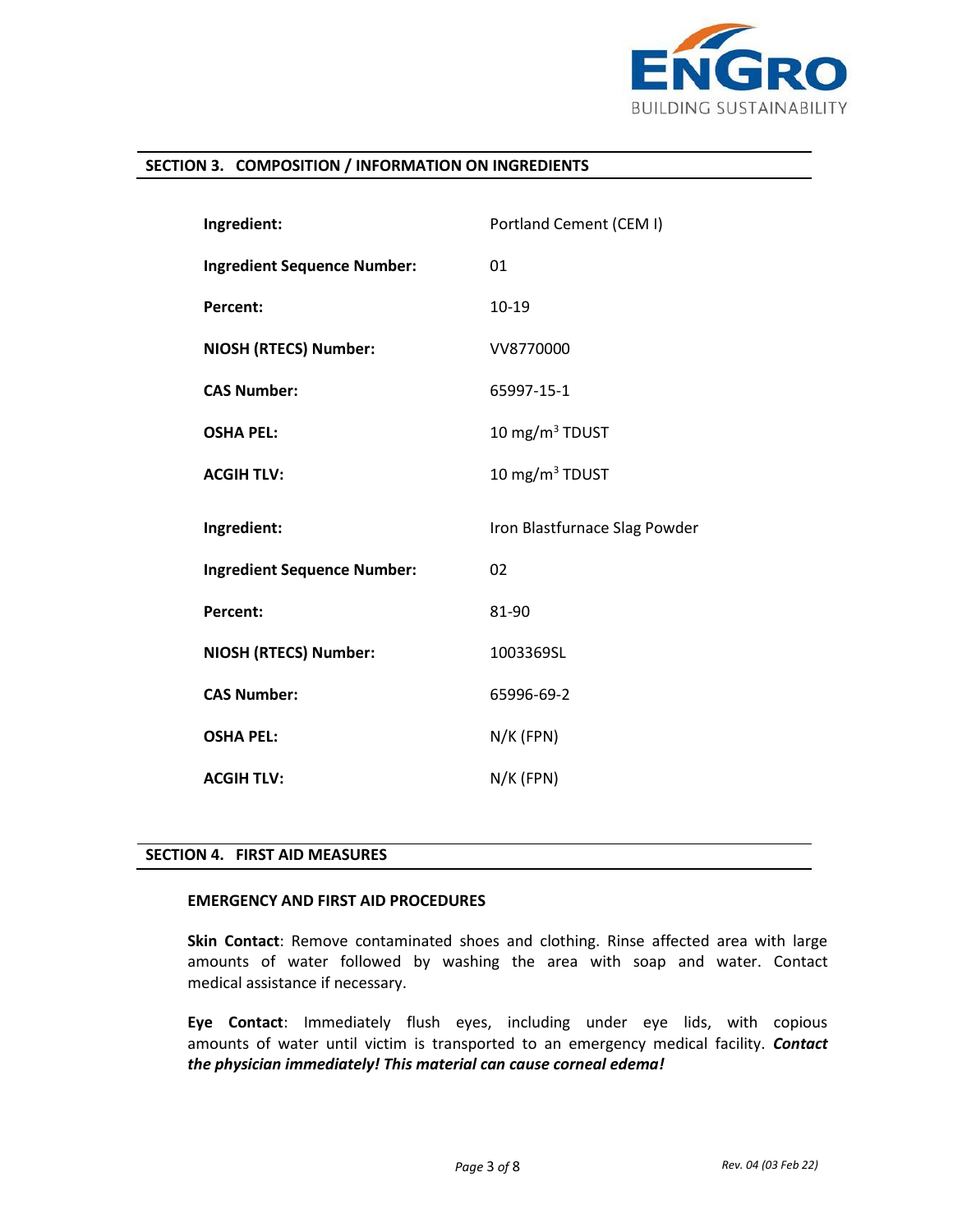

**Inhalation**: Move the victim to fresh air. If breathing is difficult, give oxygen; if victim is not breathing, give artificial breathing. Contact medical assistance if necessary.

**Ingestion**:Never give anything by mouth to an unconscious or convulsing person. If ingested, have the conscious victim drink 4 to 8 oz. of milk or water. Contact the physician immediately.

**Note to Physician**:Ingestion of large amounts of cement is unlikely. However, to prevent re-exposing the esophagus and the stomach, do not induce emesis or perform gastric lavage. Immediate dilution may prevent esophageal burns. For severe esophageal burns, consider esophagocopy within the first 24 hours. Neutralization with acidic agents is not advised because of the increased risk of exothermic burns. Water-mineral oil soaks may aid in the removal of hardened cement from the skin. Dried on cement is extremely difficult to remove; surgical debridement and possibly even skin grafting may be necessary. Consult an ophthalmologist for ocular burns. Consider topical mydriatic-cyclopelegics to guard against development for posterior synechiae and ciliary spasm.

| <b>Flash Point:</b>                          | Non-combustible                                             |
|----------------------------------------------|-------------------------------------------------------------|
| <b>Extinguishing Media:</b>                  | Media suitable for surrounding fire<br>(FPN)                |
| <b>Special Fire Fighting Procedures:</b>     | Use NIOSH / MSHA approved SCBA and<br>full protective (FPN) |
| <b>Unusual Fire &amp; Explosion Hazards:</b> | None                                                        |
| <b>Flammable Limits:</b>                     | N/A                                                         |
| <b>Lower Explosive Limit:</b>                | N/A                                                         |
| <b>Upper Explosive Limit:</b>                | N/A                                                         |

# **SECTION 5. FIRE-FIGHTING MEASURES**

## **SECTION 6. ACCIDENTAL RELEASE MEASURES**

**Steps to be taken if material is released or spilled**: Use dry clean-up methods that do not disperse dust into the air. Avoid actions that cause dust to become airborne. Avoid inhalation of dust and contact with skin. Wear appropriate personal protective equipment. Scrape up wet material and place in an appropriate container. Allow the material to "dry" before disposal.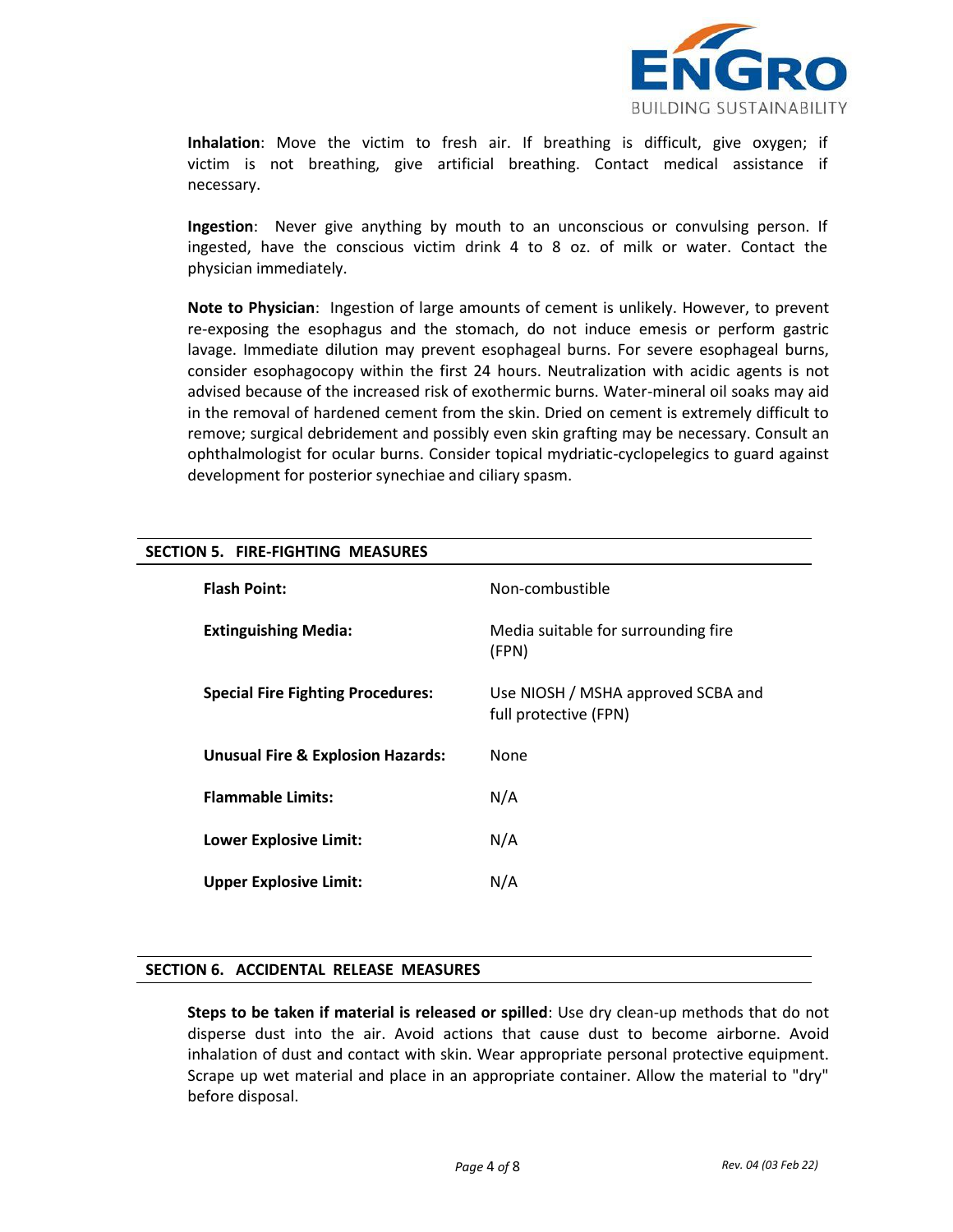

HEPA Vacuum or thoroughly wet with water to clean-up dust. Use PPE described in

# **SECTION 7. HANDLING AND STORAGE**

**Neutralizing Agent: Precautions – Handling and Storing: Housekeeping:** None specified by manufacturer None Avoid actions cause the cement to become airborne during clean-up such as dry sweeping or using compressed air. Use

 **Do not** store or handle near food and beverages or smoking materials

 **Respirable dust** may be generated during processing, handling and storage. The personal protection and controls identified in Section 8 of SDS should be applied as appropriate.

Section 8 below

| <b>Respiratory Protection:</b>     | The use of a NIOSH/MSHA approved<br>respirator is recommended, based on<br>airborne concentrations                                              |
|------------------------------------|-------------------------------------------------------------------------------------------------------------------------------------------------|
| <b>Ventilation:</b>                | Local exhaust can be used to control<br>airborne dust levels                                                                                    |
| <b>Protective Gloves:</b>          | Impervious gloves (FPN)                                                                                                                         |
| <b>Eye Protection:</b>             | ANSI approved chemical work goggles<br>(FPN)                                                                                                    |
| <b>Other Protective Equipment:</b> | EMER eyewash & DLUGE SHWR meeting<br>ANSI design criteria (FPN). Use BARR<br>creams, boots & clothing to protect skin<br>(SUPDAT)               |
| <b>Work Hygienic Practices:</b>    | Immediately after working with cement,<br>shower with soup & water, Precaution<br>must be observed because cement<br>burns with little warning. |

## **SECTION 8. EXPOSURE CONTROLS / PERSONAL PROTECTION**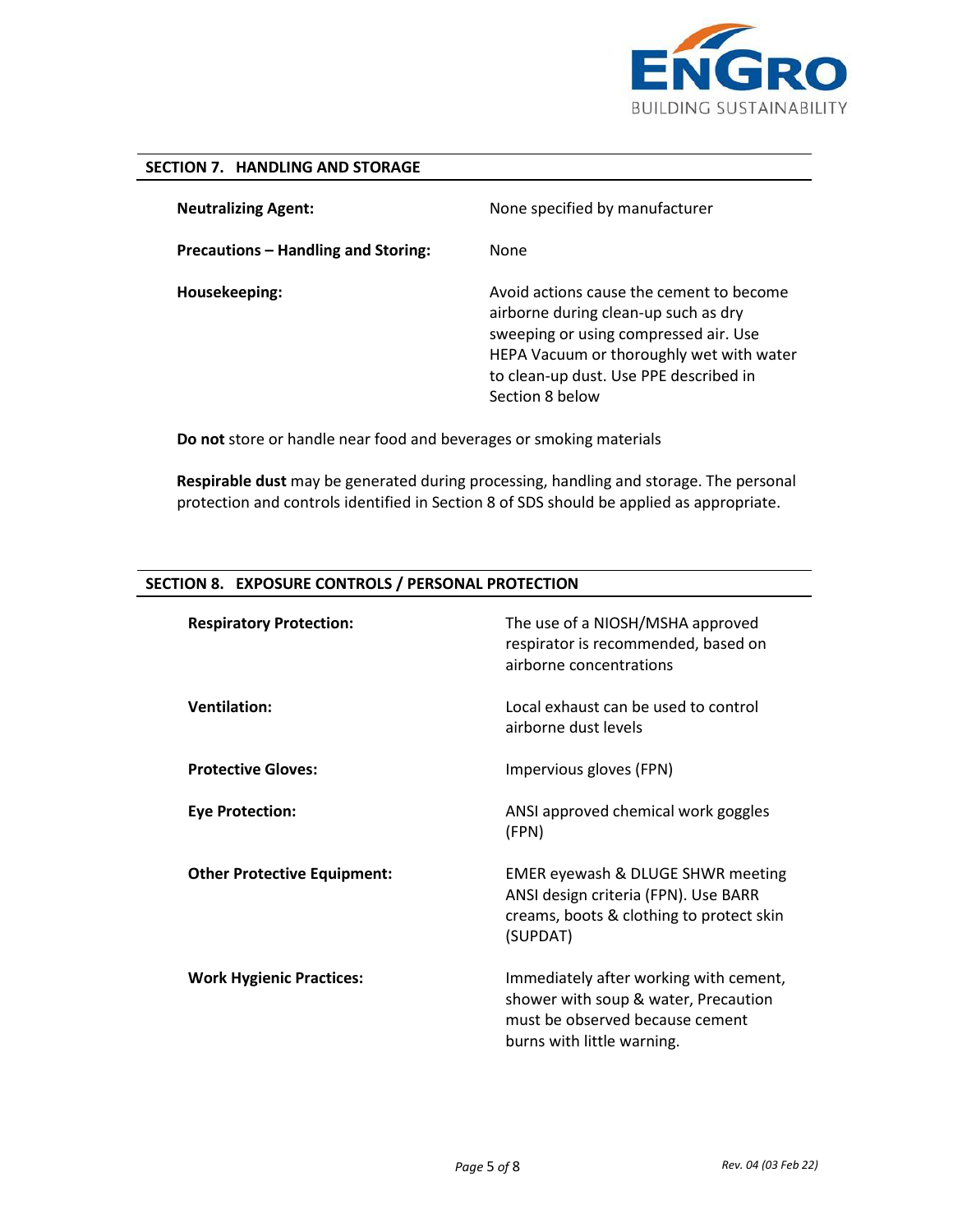

# **SECTION 9. PHYSICAL / CHEMICAL CHARACTERISTICS**

| <b>Boiling Point:</b>               | N/A                                           |
|-------------------------------------|-----------------------------------------------|
| Specific Gravity ( $H_2O = 1$ ):    | 2.88-2.90                                     |
| Vapor Pressure (mmHg / 70ºF):       | N/A                                           |
| Vapor Density (Air = $1$ ):         | N/A                                           |
| <b>Evaporation Rate:</b>            | N/A                                           |
| <b>Solubility in Water:</b>         | Slight (0.1-1.0%)                             |
| <b>Percent Volatiles by Volume:</b> | 0%                                            |
| <b>Appearance &amp; Odor:</b>       | Light grey or off-white powder and no<br>odor |

# **SECTION 10. STABILITY AND REACTIVITY**

| <b>Stability:</b>                               | Stable                              |
|-------------------------------------------------|-------------------------------------|
| <b>Conditions to Avoid (Stability):</b>         | Avoid moisture; Keep dry until used |
| <b>Materials to Avoid:</b>                      | None                                |
| Incompatibility:                                | None                                |
| <b>Hazardous Decomposition/By-</b><br>products: | None                                |
| <b>Hazardous Polymerization:</b>                | Not relevant                        |

## **SECTION 11. TOXICOLOGICAL INFORMATION**

LD50-LC50 Mixture: None Specified by manufacturer.

**Route of Entry: Inhalation, Skin and Ingestion**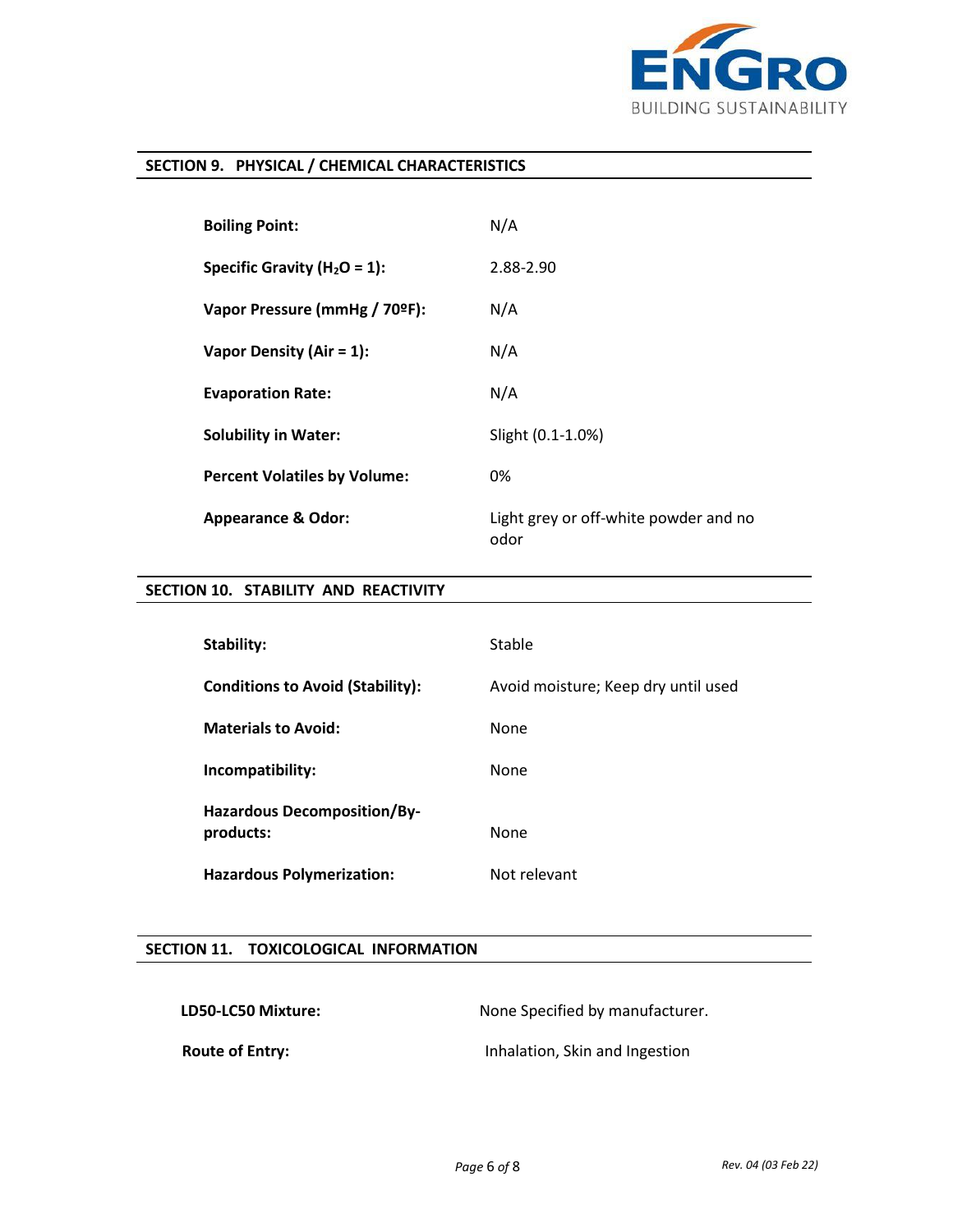

**Health Hazard (Acute and chronic)**:Portland cement is a nuisance dust and an irritant to skin, eyes and mucous membranes. Its principle health hazard occurs from the formation of alkaline calcium hydroxide (forming from the addition of water to Portland cement), and this material is abrasive and can burn the skin. Dry cement will not cause alkaline burns. Some individuals appear to tolerate brief contact with wet cement but others develop extensive skin burns. Repeated or prolong skin exposure can cause dermatitis, including skin dryness, fissures, eczematous rashes and dystrophy of the nails. Extensive burns with dermal necrosis can occur. Allergic dermatitis may result from the presence of heavy metal such as chromium in the mixture.

Splashes into the eyes can cause corneal edema. Ingestion of the powder may cause burns in the esophagus and stomach. Chronic bronchitis may result from long term exposure. There are reports of x-ray changes without symptoms in cement workers exposed to Portland cement. Other studies showing x-rays changes with pulmonary symptoms are noted in workers exposed primarily to the silica-containing products in Portland cement.

**Signs and Symptoms of Exposure**:Inhalation symptoms include eye, nose and upper respiratory tract irritation, cough, expectoration, shortness of breath and wheezing. Within 12 to 48 hours after 1 to 6 hours exposures, first second and third degree burns may occur. There may be no obvious pain at the time of exposure. Allergic reactions and changes in x-rays are also sign of exposure.

**Medical Conditions Aggravated By Exposure**: Individuals with a sensitivity to hexachromium salts should avoid exposure. Individuals with chronic respiratory disorder or skin diseases should minimize exposure.

## **Listed as a Carcinogen/Potential Carcinogen**

|                                                                | Yes | $\underline{\mathsf{No}}$ |
|----------------------------------------------------------------|-----|---------------------------|
| In the National Toxicology Program (NTP) Report on Carcinogens |     | x                         |
| In the International Agency for Research (IARC) Monographs     |     |                           |
| By the Occupational Safety and Health Administration (OSHA)    |     |                           |

**Explanation Carcinogenicity:** Not relevant

## **SECTION 12. ECOLOGICAL INFORMATION**

For questions regarding Toxicological and Ecological information refer to contact EnGro